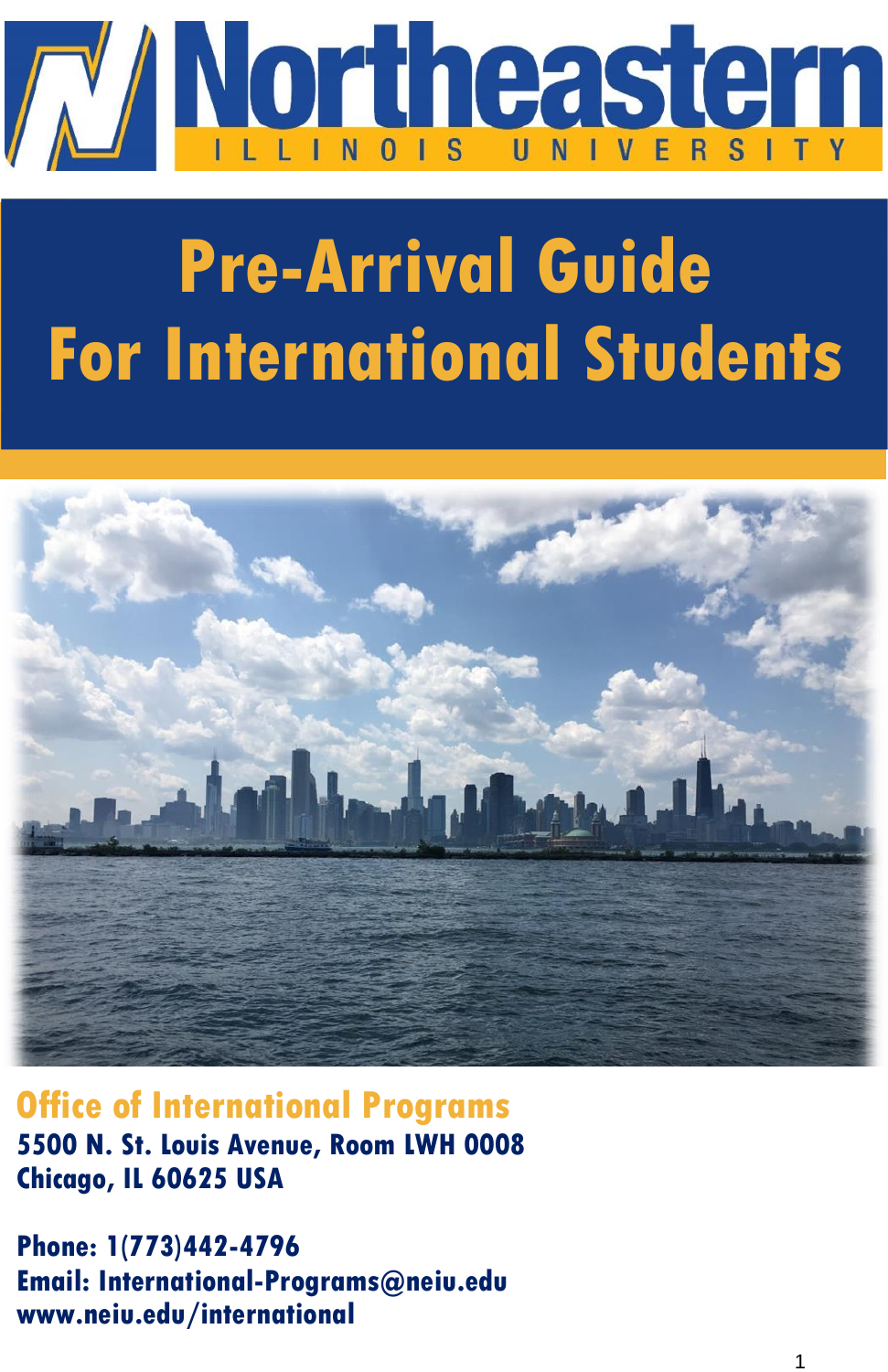# **Table of Contents**

|--|

# **Before You Leave**

## **When You Arrive**

## **At Northeastern Illinois University (NEIU)**

# **Office of International Programs 5500 N. St. Louis Avenue, Room LWH 0008 Chicago, IL 60625 USA**

**Phone: 1(773)442-4796 Email: International-Programs@neiu.edu www.neiu.edu/international**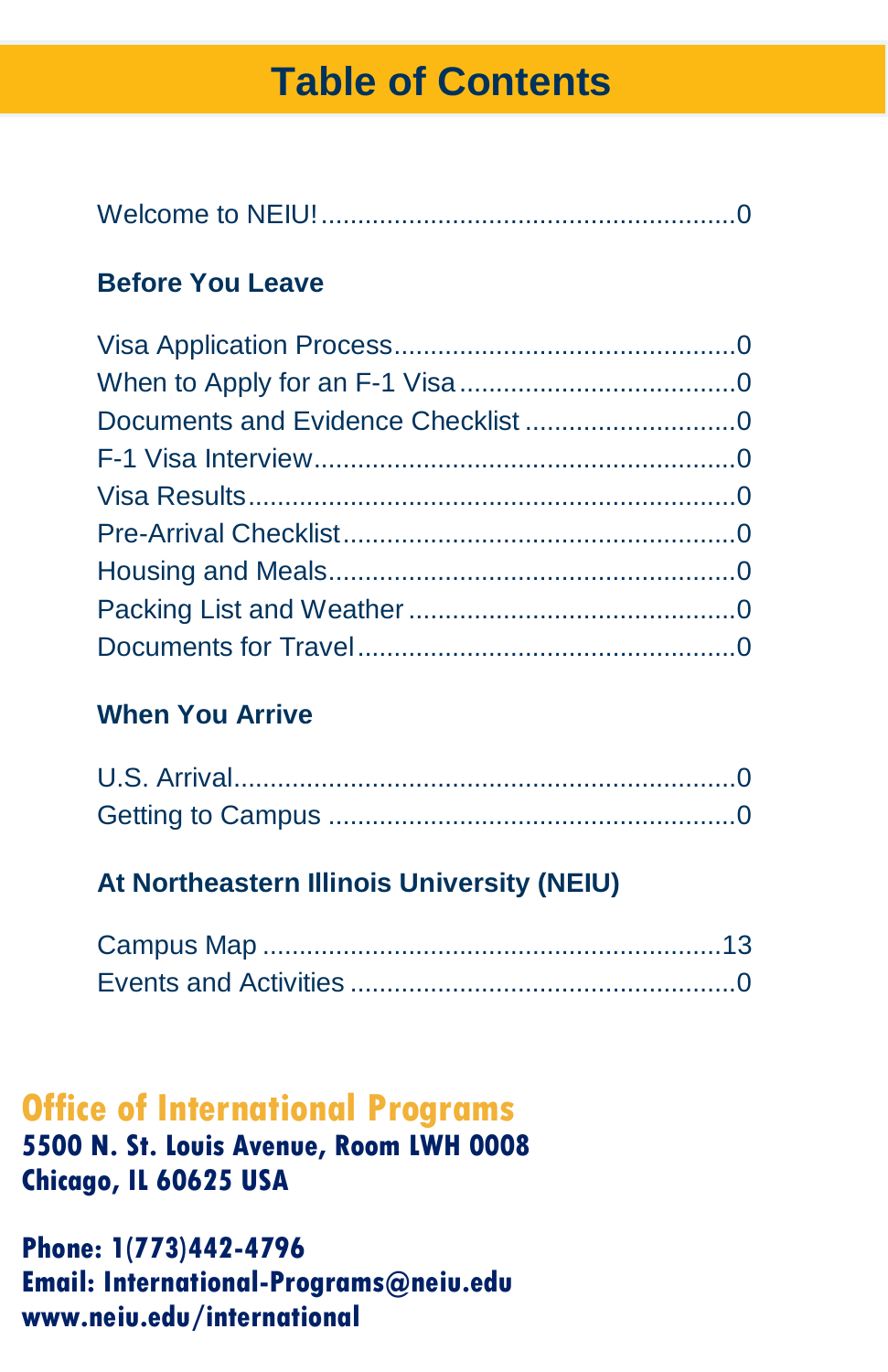Dear International Student,

 *It's a pleasure to welcome you to Northeastern Illinois University and Chicago! My staff and I are very happy that you chose to study at NEIU. The following pages contain information that I hope will be of help to you as you prepare to attend Northeastern Illinois University.*

 *As explained in the acceptance letter, it is very important that you attend the International Student Orientation. Many topics will be discussed that will be helpful to you. You'll learn about the university and its policies and procedures. We'll talk in depth about what you need to do to maintain your international student status. A current international student will share some helpful information and you'll get to meet other international students.*

 *NEIU has a lot to offer you! Our students, faculty, and staff are richly diverse in ethnicity, culture, age, and language. In fact, we have been praised by U.S. News & World Reports as being the most ethnically diverse institution in the Midwest! The university offers many student clubs and activities, including the popular International Student Club. We also have resources to help you with your academics, such as the Writing Lab and Tutoring Center.*

 *If you have any questions prior to the orientation, please contact the Office of International Programs at 1(773)442-4796 or email me at the office.*

*We'll see you soon!*

*Sincerely,*

*Cris Toffolo Ph.D. Interim Director International Programs*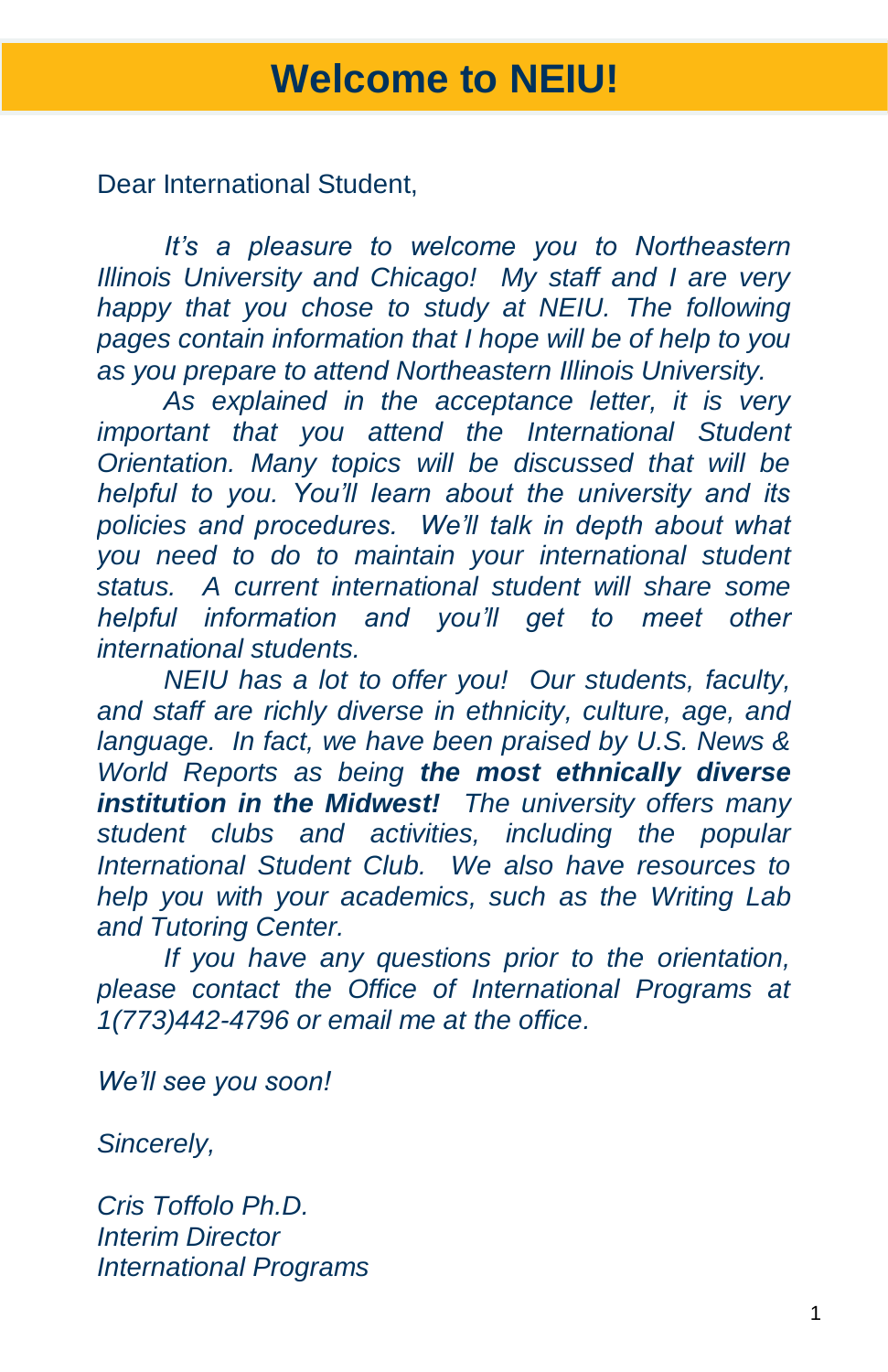**Now that you have been admitted and have received your I-20/DS-2019, please read carefully to know how to obtain your Visa.** 

**If you have not received your I-20 please contact the PDSO immediately at [c-gonzalez2@neiu.edu.](mailto:c-gonzalez2@neiu.edu)**

**if you haven't received your DS-2019 please contact the RO immediately at [maprieto@neiu.edu](mailto:maprieto@neiu.edu)**

# **Visa Application Process**

You should contact the nearest U.S. Embassy or Consulate to apply for your visa. Every U.S. Embassy or Consulate works from the same set of regulations and laws, but may adapt procedures for their location.

For a list of websites of U.S. Embassies and Consulates worldwide and for comprehensive information about visa procedures and policies, please visit: [www.UnitedStatesVisas.gov.](http://www.unitedstatesvisas.gov/)

# **When to Apply for your Student Visa**

The general rule is to apply as early as possible when you have obtained your I-20/DS-2019. Visa processing times vary widely by consulate, and by whether or not a security clearance must be requested.

You may **apply** for the visa earlier than 120 days before the start date indicated on your Form I-20/DS-2019. However, the consulate will not **issue** the visa earlier than 120 days before the start date.

Also, please remember that you may not enter the U.S. earlier than 30 days prior to the start date indicated on your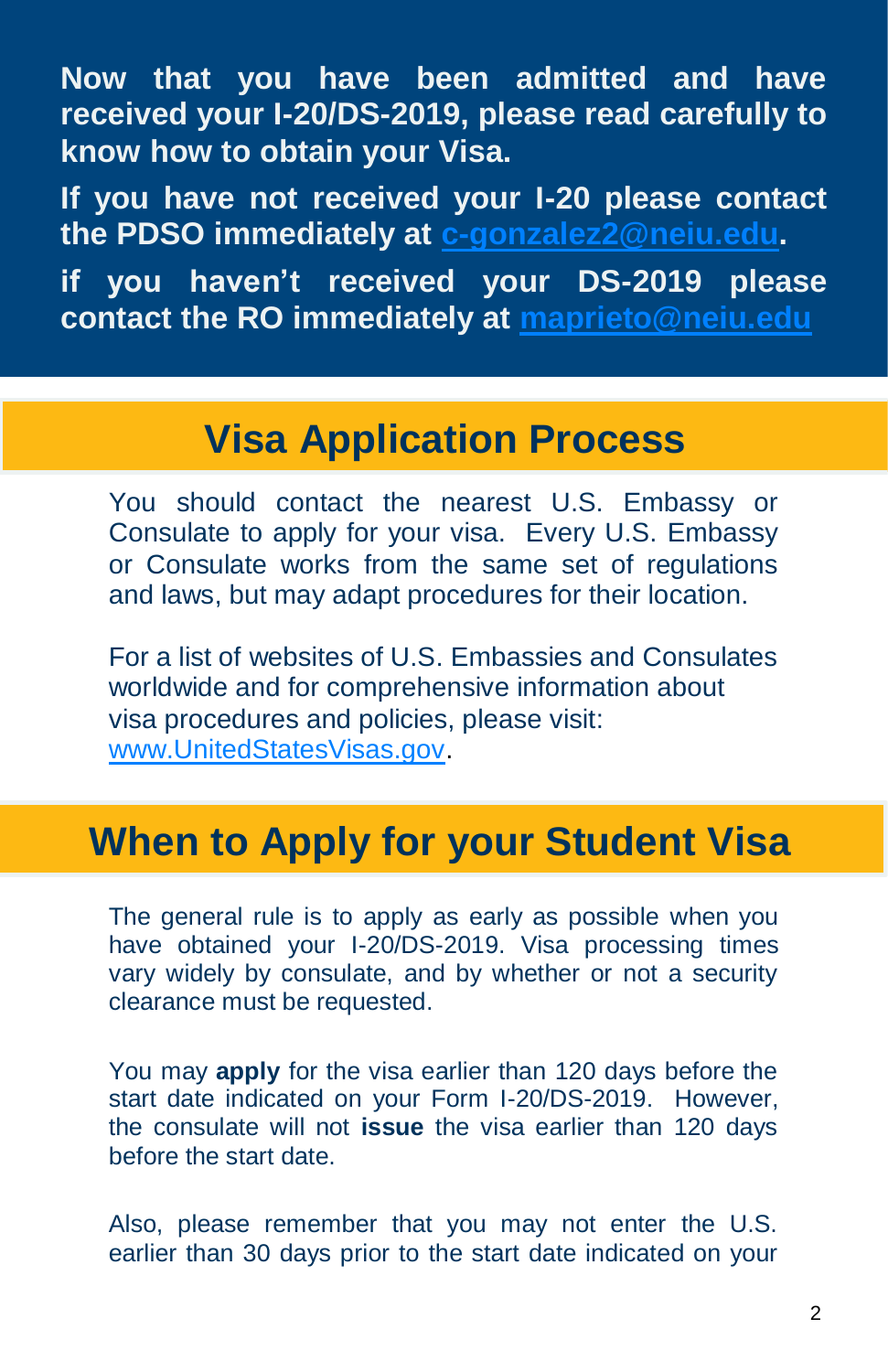# **Documents and Evidence Checklist**

Before you can apply for a U.S. student visa, you will need to gather the following documents and evidence. If you have questions regarding any of these items, please consult the U.S. Embassy or Consulate to receive the most up to date information.

- **Properly completed Form I-20/ DS-2019** (This is issued by Northeastern Illinois University).
- $\Box$  For F-1 Students with Form I-20 visit [Study in the States](https://studyinthestates.dhs.gov/students-and-the-form-i-20) for more information
- □ For J-1 Students with a DS-2019 visit J1 Visa Exchange [Visitor Program](https://j1visa.state.gov/participants/how-to-apply/interviews-documents/) for more information.
- **SEVIS fee payment receipt.** As explained in your acceptance letter from the Office of International Programs, you must complete the Form I-901 and pay the SEVIS fee either online or by mail (online payment is strongly recommended). To make the payment or for more information visit: <https://www.fmjfee.com/i901fee/>
- **Evidence of financial ability to meet expenses**. This should be the same financial documents that you submitted to NEIU for admission. Please note that the original financial documents that were submitted to NEIU will not be returned to you under any circumstances.
- **Evidence of intent to depart the U.S. after completion of studies.**
- **Passport valid for at least six months.** International students are required to maintain a valid passport at all times. If you do not already have a valid passport, or if your passport needs to be renewed, then you must apply for it and obtain one through the appropriate office of your country's government immediately.
- **Photograph(s)** [\(Requirements\)](https://travel.state.gov/content/travel/en/us-visas/visa-information-resources/photos.html)
- **Proof of payment of Machine Readable Visa (MRV) fee**
- **Visa reciprocity fee** (if applicable)
- $\Box$  Come prepared with the additional documents you may be asked for: **NEIU Letter of Admission; Transcripts** from previously attended institutions; and **Test Scores** from standardized tests required by NEIU, such as TOEFL, SAT, GRE, GMAT, etc.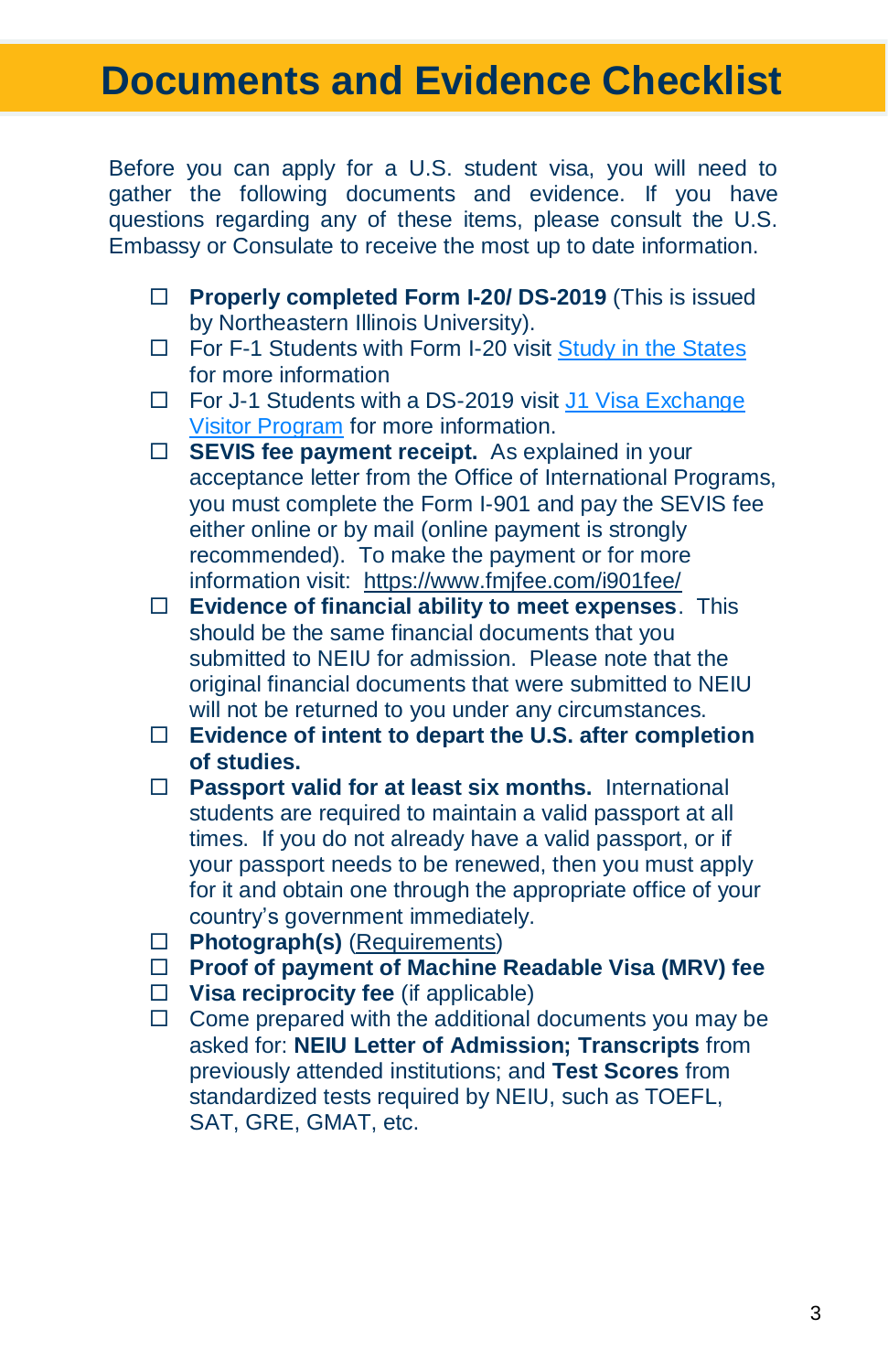Most U.S. Embassies/Consulates require that F-1/J-1 visa applicants appear for a personal interview with a consulate officer. Under U.S. law, all applicants for nonimmigrant visas, such as student visas, are viewed as intending immigrants until they can convince the consular officer that they are not. This is a very important part of the visa application process. The following are "10 Points to Remember When Applying for a Nonimmigrant Visa":

#### **1. Ties to Your Home Country**

You must be able to show that you have reasons for returning to your home country that are stronger than those for remaining in the U.S. Ties to your home country are the things that bind you to your hometown, homeland, or current place of residence such as a job or future employment, family or other relationships, financial prospects that you own or will inherit, and/or investments. -If you have applied for the U.S. Green Card Lottery, then you may be asked if you are intending to immigrate. A simple answer would be that you applied for the lottery since it was available but not with a specific intent to immigrate.

-If you overstayed your authorized stay in the U.S. previously, be prepared to explain what happened clearly and concisely, with documentation if available.

### **2. English**

Anticipate that the interview will be conducted in English and not in your native language. It is suggested to practice English in conversation with a native speaker before the interview, but do NOT prepare speeches!

### **3. Speak for Yourself**

Do not bring parents or family members with you to the interview. A negative impression is created if you are not prepared to speak on your own behalf. If you are a minor your parents should wait in the waiting room.

#### **4. Know the Program and How It Fits Your Career Plans** You should be able to articulate the reasons you will study in a particular program in the U.S. and how it relates to your future professional career when you return home.

### **5. Be Brief**

Keep your answers to the officer's questions short and to the point. For the most part, officers must make a decision based on the impressions they form during the first minute of the interview. Consequently, what you say first and the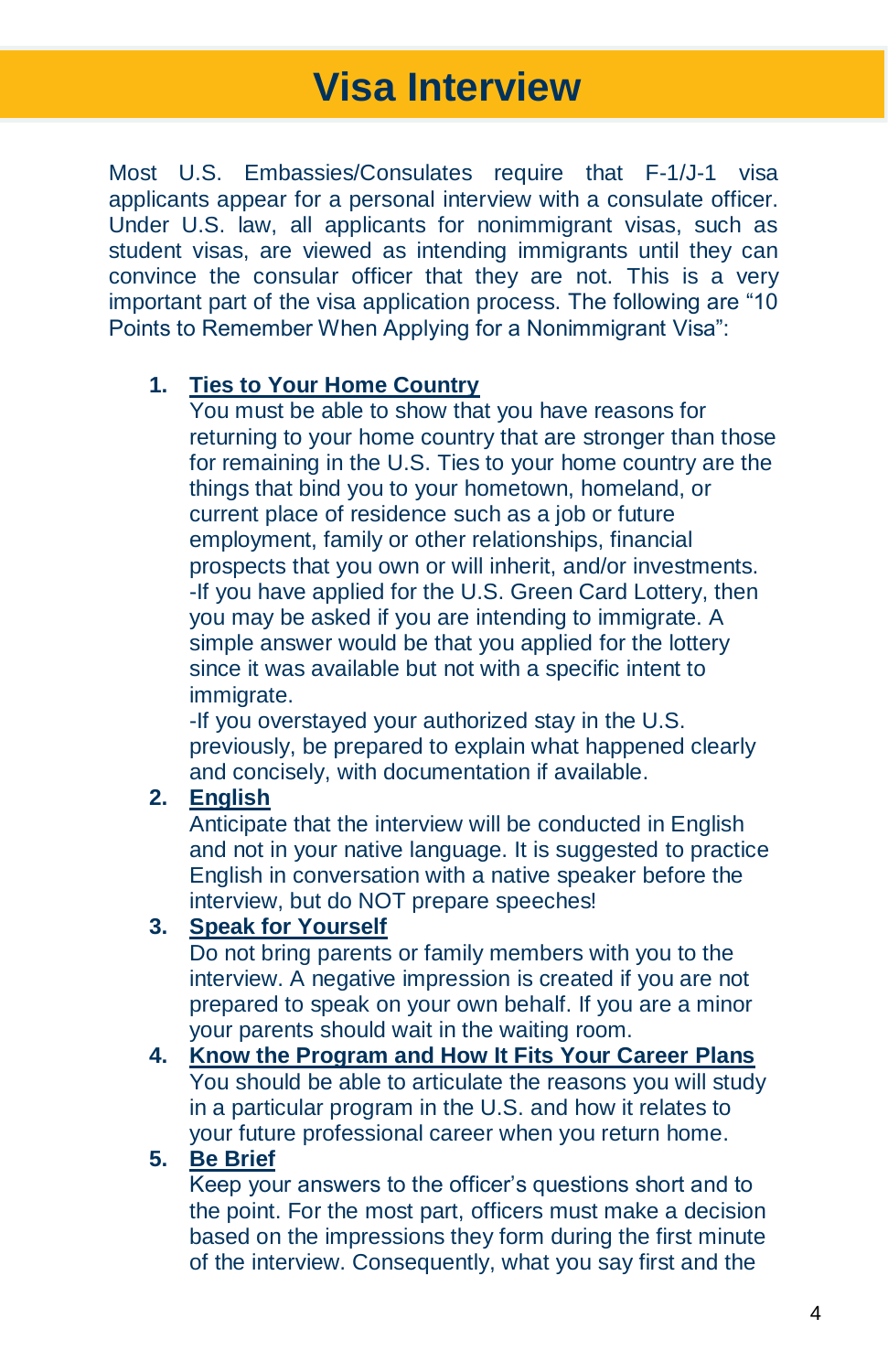initial impression you create are critical to your success.

### **6. Additional Documentation**

Keep in mind that most interviews are 2-3 minutes long. It should be immediately clear to the consular officer what written documents you are presenting and what they signify. Aim for quick and to the point written explanations.

### **7. Not All Countries Are Equal**

Applicants from countries suffering economic problems or from countries where many students have remained in the U.S. as immigrants will have more difficulty getting visas. They are also more likely to be asked about job opportunities at home after their study in the U.S.

### **8. Employment**

Your **main purpose** in coming to the U.S. should be to **study**, not for the chance to work before or after graduation. You must be able to clearly articulate your plan to return home at the end of your program.

**F-2 Dependents**: If your spouse is also applying for an accompanying F-2 visa, be aware that F-2 dependents cannot, under any circumstances, be employed in the U.S. -If asked, be prepared to address what your spouse intends to do with his or her time while in the U.S. Volunteer work and attending school part-time for incidental study are permitted activities.

### **9. Dependents Remaining at Home**

If your spouse and children will not accompany you in the U.S., be prepared to address how they will support themselves in your absence. This can be an especially tricky area if you are the primary source of income for your family. If the consular officer gains the impression that your family will need you to remit money from the U.S. in order to support themselves, your student visa application will almost certainly be denied. If your family does decide to join you at a later time, it is helpful to have them apply at the same post where you applied for your visa.

### **10. Maintain a Positive Attitude**

If you are denied a student visa, ask the officer for a list of documents he or she would suggest you bring in order to overcome the refusal, and try to get the reason you were denied in writing. Do not engage the consular officer in an argument.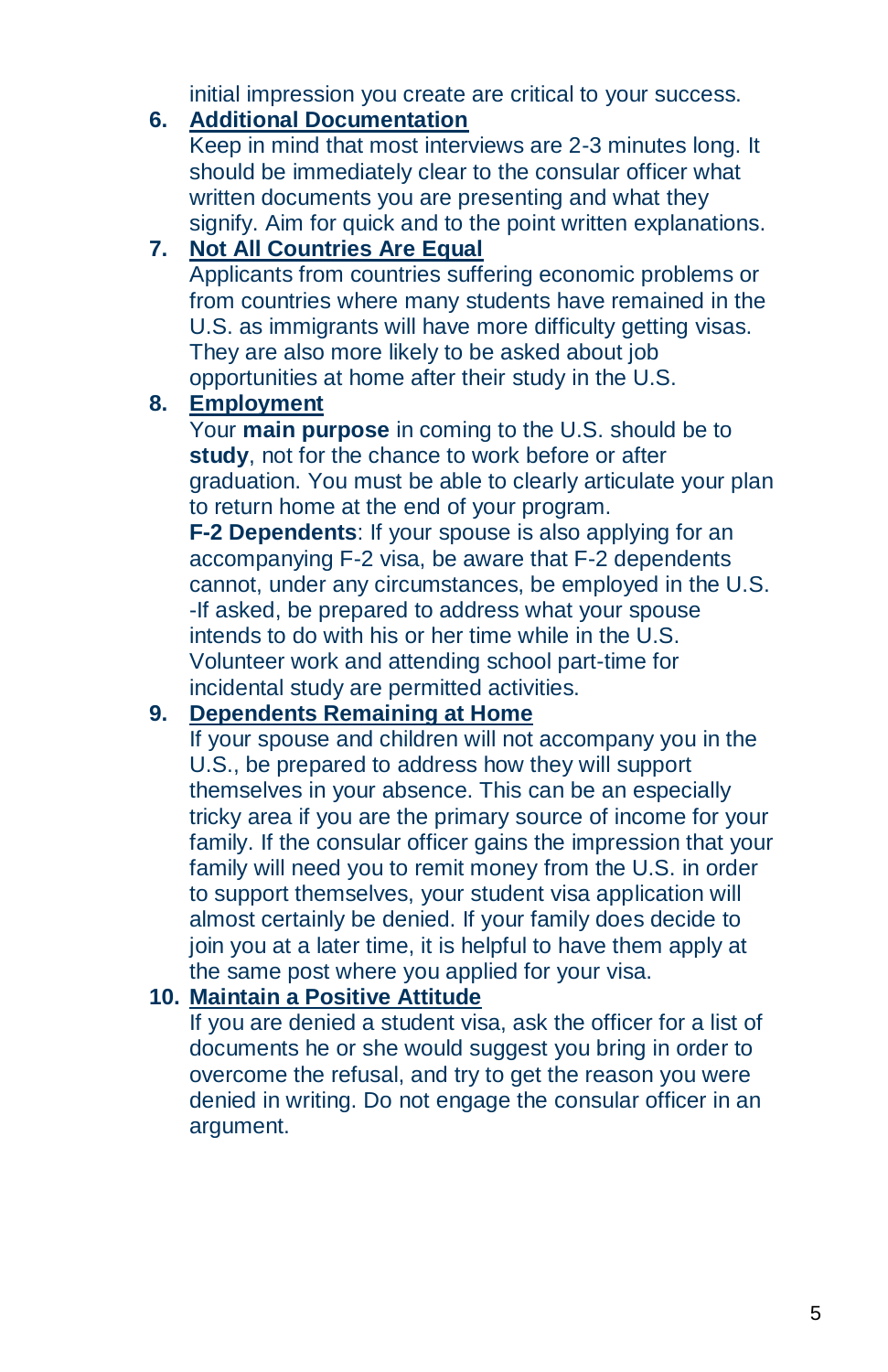### **Visa Approval**

If the visa is **APPROVED**, you will be issued an F-1/J-1 visa in your passport. Check your VISA for accuracy (name, date of birth, and visa type) before you leave the consulate and request a correction immediately if you see any errors. The visa will indicate:

- Where the visa was issued:
- The date the visa was issued:
- The date the visa will expire;
- The number of entries:
- The type of visa;
- The name of the university that you are authorized to attend;
- The visa number.

The visa has nothing to do with how long you are allowed to stay in the U.S. It is only the permit to allow for entry into the U.S. You must enter the U.S. before the visa expiration date, and you may stay in the U.S. after the visa has expired as long as you have a valid I-20.

#### **Visa Denial or Delay**

If your visa is **DENIED**, try to find out the reason for the denial and if there are any other documents that would have improved your chances of receiving the visa. Also inquire if and how soon you may reapply for a visa.

If for any other reason you cannot receive your visa in time for NEIU's orientation, you must contact Claudia Gonzalez at **[C-Gonzalez2@neiu.edu](mailto:C-Gonzalez2@neiu.edu)** and defer your admission to the next available term. To defer admission you must submit the **[Request](https://www.neiu.edu/future-students/sites/neiu.edu.future-students/files/documents/sapaja2/Deferment%20Request%20form%20(revised).pdf)  [for Deferral of Application or Admission](https://www.neiu.edu/future-students/sites/neiu.edu.future-students/files/documents/sapaja2/Deferment%20Request%20form%20(revised).pdf)** via email to the NEIU Admissions Office and make sure you CC Ms. Gonzalez. Otherwise, you will be considered out of status and your I-20 will be terminated. Additionally, undergraduate students must inform Mr. Nicholas Skyba at **[N-Skyba@neiu.edu](mailto:N-Skyba@neiu.edu)** and graduate students must inform Mrs. Verla Grays at **[V-Grays@neiu.edu](mailto:V-Grays@neiu.edu)**.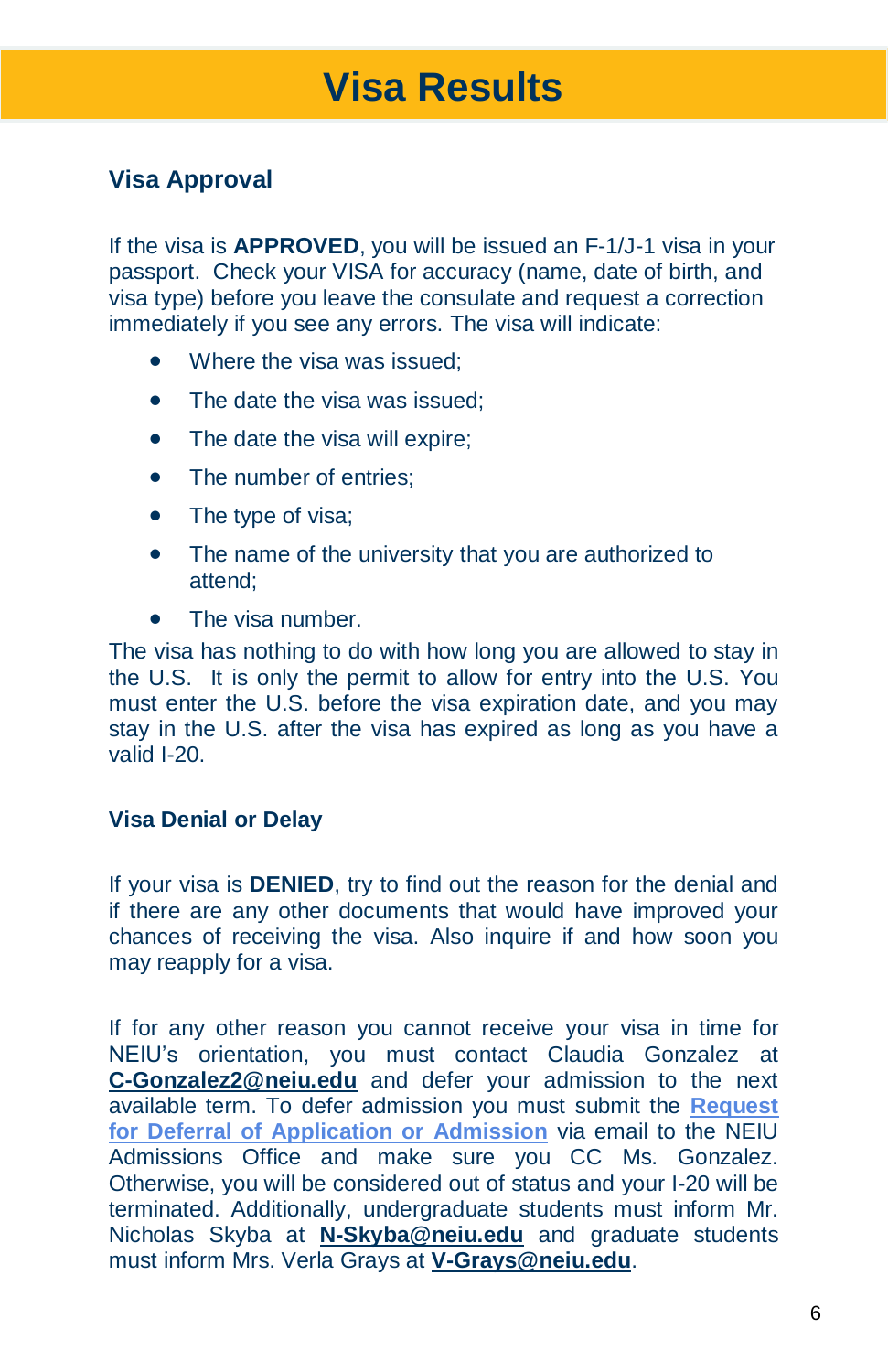### **J-1 Exchange Visitor Two-Year Home Country Physical Presence Requirement.**

Depending on your approval, you may be subject to the two year home country physical presence requirement. This will require you to return home for at least 2 years after your exchange visitor program. This requirement is based on the U.S. Law in Immigration and Nationality Act, Section 212 (e).

If you have been granted a J-1 Visa it will indicate on the bottom of your Visa.



If you are issued this type of visa, you will not be able to extend or overstay your visa.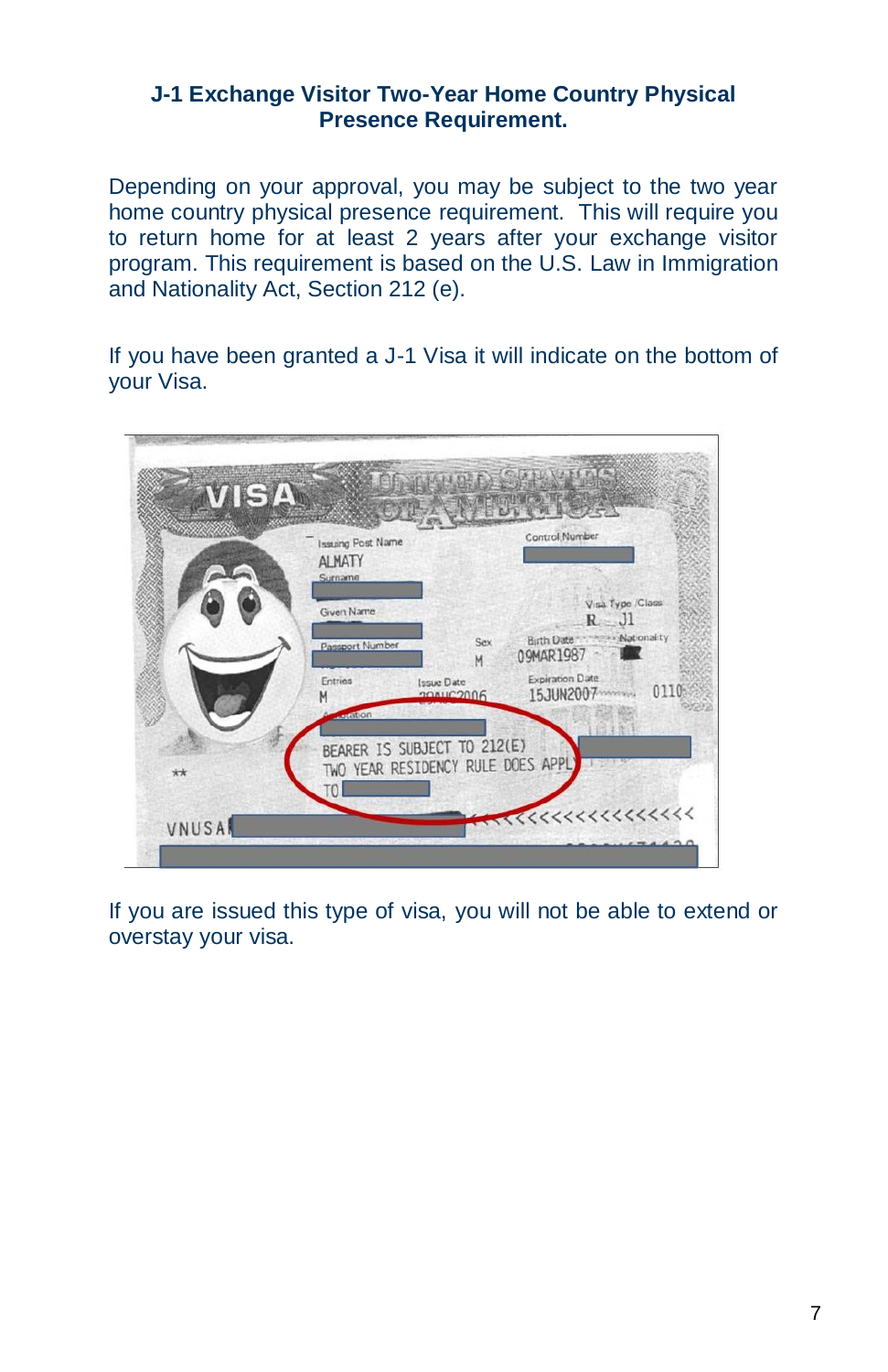# **Pre-Arrival Checklist**

The purpose of this checklist is to give you a quick review of what you will need before leaving your home. It is recommended to make electronic copies of these documents for yourself and to leave a copy with a trusted family member or friend:

- **Passport** valid for at least 6 months from date of U.S. entry.
- **VISA (F-1 or J-1).**
- □ Travel Arrangements. Only buy your ticket once your visa is approved. You are allowed entry to the U.S. 30 days before the beginning of your Form I-20/DS-2019.
- **Housing.** While studying at NEIU you can live at **The Nest [Student Housing](https://www.neiu.edu/university-life/student-housing/nest-student-housing-faqs)** (on-campus), or offcampus, or with family.
- □ Transportation. You will need to secure transportation from the airport to campus. Taxi, Uber, and public transportation are available in the Chicagoland area.
- **Finances**. Make sure to plan your finances while studying in the U.S. for your security. It is not recommended to carry large quantities of money while traveling. Check how to transfer money from your home country to the U.S.
- **Activate Your NEIU Account.** IF you have not done so, you will need to activate your account to access your student email (to communicate with your professors) and to register for classes.
- **Class Registration**. You can register for classes online via the **[NEIUport](https://neiuport.neiu.edu/cp/home/displaylogin)**.
- **Mandatory Health Requirements.** If you will be studying in the U.S. for 6 months or longer NEIU will need a copy of your immunizations or the **[Immunization Form.](https://www.neiu.edu/university-life/student-health-services/immunizations)**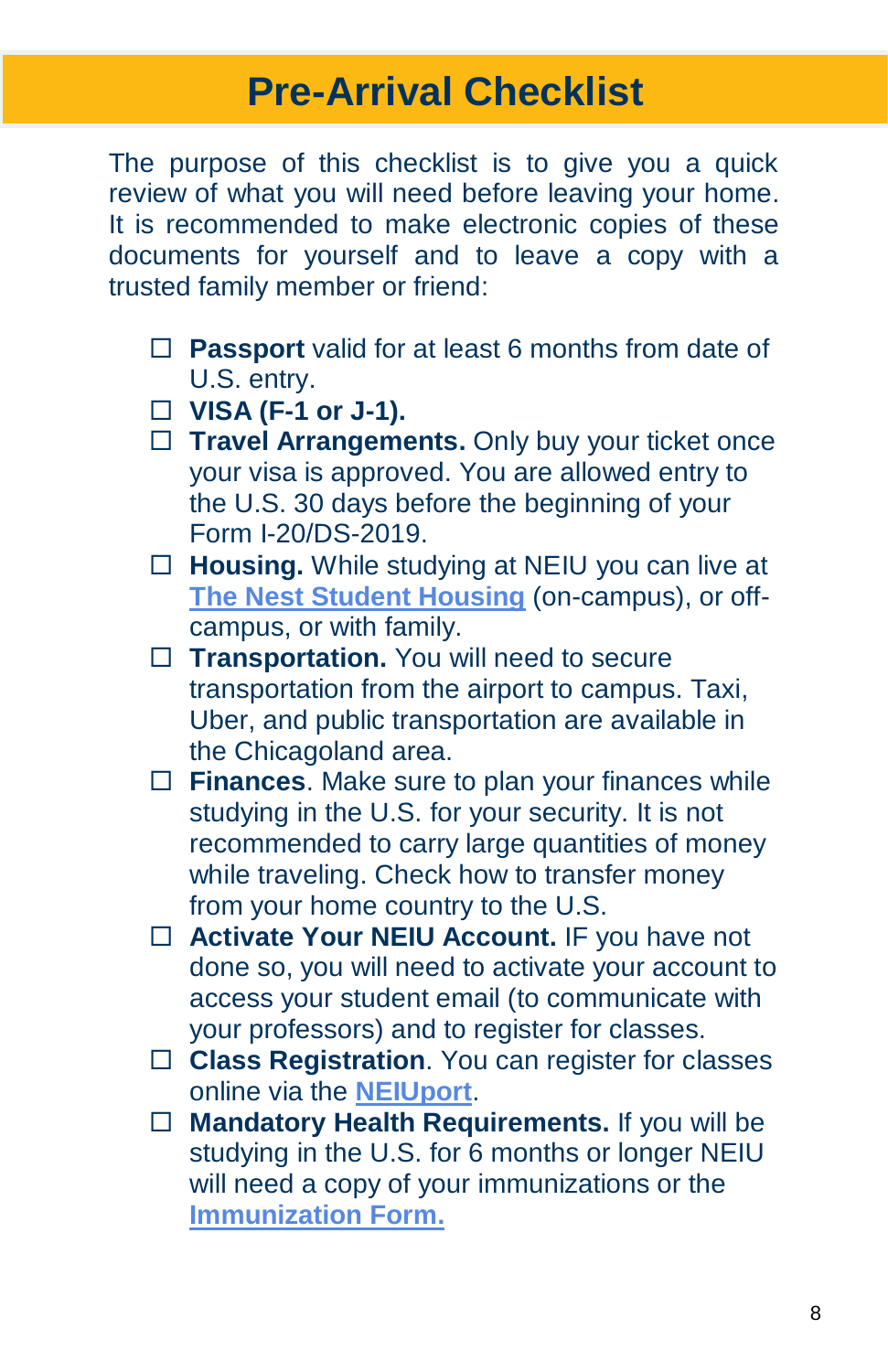# **Immunization & Health Insurance**

Starting Fall 2018, all students who are attending the university will need to submit immunization history to NEIU to Student Health **Services** 

You must complete the following steps:

- 1. Immunization Form.
- 2. Copy of school immunization records (in English)
- 3. Choose upload your documents on the NEIU Student health Portal, via Fax 773-442-5808, or hand deliver to E051.
- 4. You will have 10 days of the start date of the semester to submit the documents.

For more information: [https://www.neiu.edu/university-life/student](https://www.neiu.edu/university-life/student-health-services/immunizationss)[health-services/immunizationss](https://www.neiu.edu/university-life/student-health-services/immunizationss)

Health Insurance is mandatory for J-1 Visa holders. You will be required to submit a copy of your health insurance during orientation.

Program participants and their dependents are required to have medical insurance coverage with the following minimum benefits:

- Medical benefits of **at least** \$100,000 per accident or illness
- $\Box$  Repatriation of remains in the amount of \$25,000
- □ Expenses associated with the medical evacuation of the exchange visitor to his or her home country in the amount of \$50,000
- □ A deductible not to exceed \$500 per accident or illness.

For more information: j1visa.state.gov

Insurance for F-1 visa holders is not required, but is STRONGLY ENCOURAGED. This is due to the fact that costs for insurance in the U.S. is EXTREMELY EXPENSIVE for U.S. residents, and is double expensive for those that are not residents.

Some insurance companies that available are: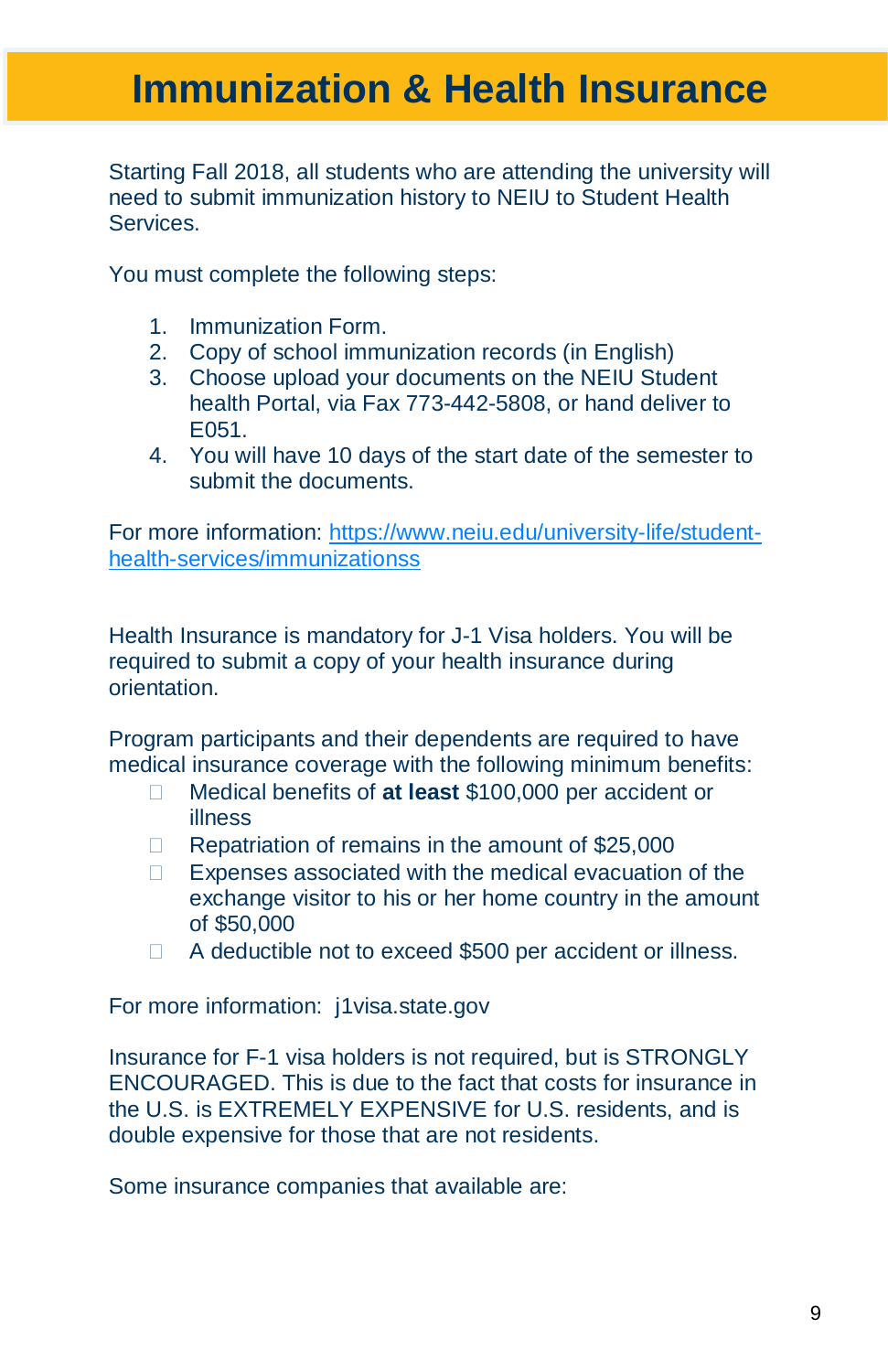# **Housing and Meals**

All students admitted to NEIU are eligible to apply for Student Housing, often referred to as The Nest. You can apply and view floor plans for The Nest **[online](https://www.neiu.edu/university-life/student-housing/nest-student-housing-faqs)**.

Each unit at The Nest includes:

- ✓ Household Appliances: Full-Size Refrigerator, Electric Stove, Oven, Microwave, and Dishwasher
- ✓ Furniture: Leather-Style Sofa, Coffee Table, Kitchen Table with Chairs, Desk with Chair, Full-Sized Bed or Twin Extra-Long Bed and Dresser
- ✓ Cable and Internet
- ✓ Heating and Air-Conditioning
- ✓ On-Site Laundry Facility

Campus Dining meal plans are available to The Nest residents. Residents must submit an application to **[Campus Dining](https://neiu.edu/university-life/student-union/campus-dining-0)** via their NEIUport account.

# **Packing List and Weather**

Only pack what is necessary. You can purchase all household needs when you arrive in the U.S. The NEIU Bookstore is available on campus where you can purchase school supplies, textbooks, snacks, and general household items such as appliances and bedding and bath. The NEIU Bookstore is located near the Student Union and Information Center in Village Square, you can also visit them [online.](https://www.neiu.edu/university-life/bookstore) 

**Clothing and Attire**: Chicago experiences four distinct seasons: winter, spring, summer, and fall. Make sure to pack warm clothing that can be worn in layers for fall and winter.

### **Chicago Weather:**

| <b>Month</b> | Average        | Average       |
|--------------|----------------|---------------|
|              | High           | Rain/Snowfall |
|              | Temperature    |               |
| January      | $-1^{\circ}C$  | 27.4 cm       |
| April        | $15^{\circ}$ C | 11.6 cm       |
| July         | $29^\circ$     | 9.4 cm        |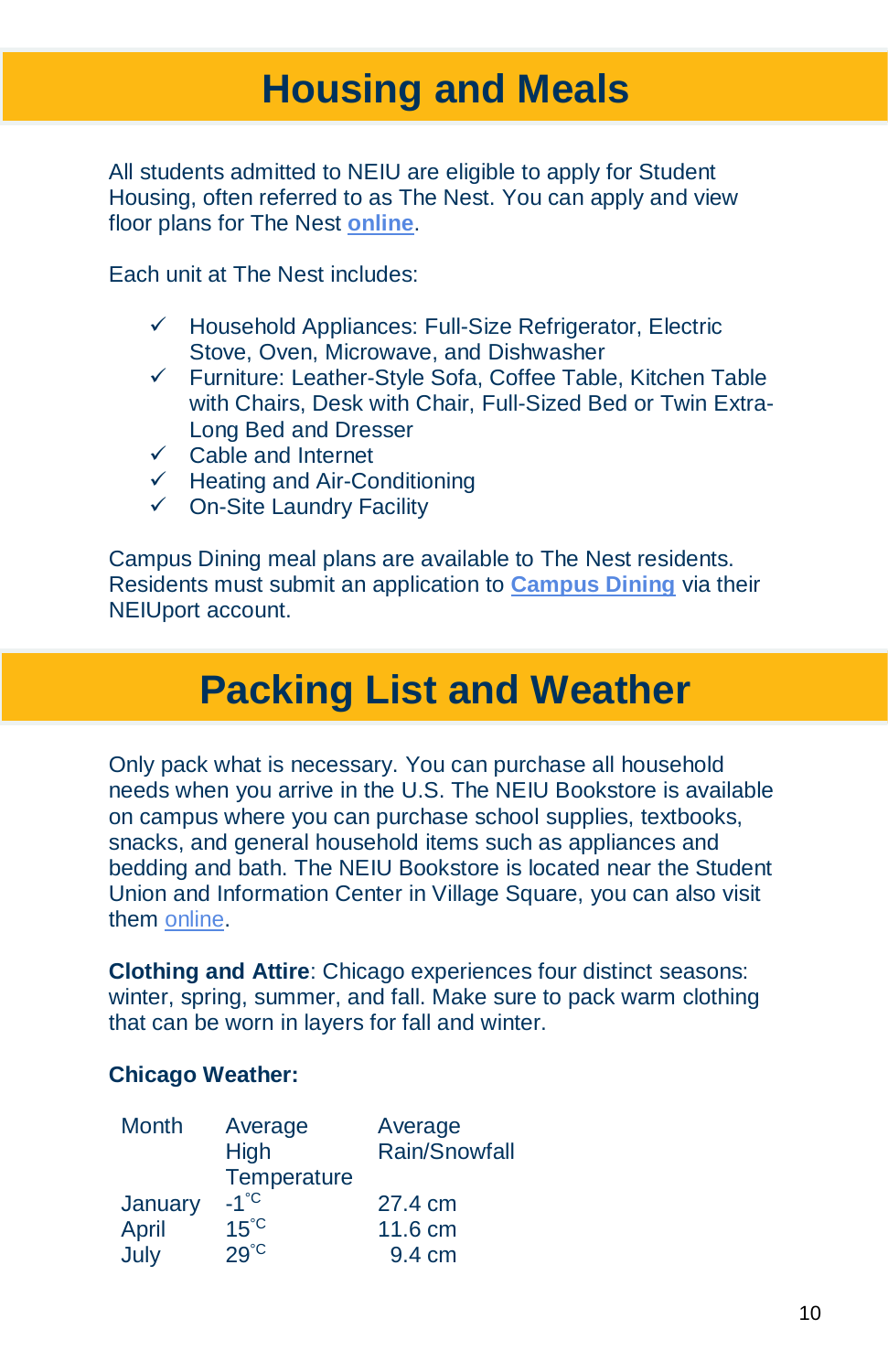The following items should be with you at **ALL** times during travel. Do NOT place them in your luggage as you will collect your luggage after you have gone through inspection:

- **Passport**
- **Visa** (F-1 or J-1)
- **Form I-20**
- **Admission Letter**
- **Copy of Class Registration**
- **Original Documentation** of your financial statement and official bank letters/bank statements. You submitted copies for admission but you need to bring original documents.

# **U.S. Arrival**

Upon arrival in the U.S. you will need to go through U.S. Customs and Immigration and present the above mentioned travel documents. Be prepared to answer the following questions to a customs officer:

- Why are you coming to the U.S.?
- **■** Where and what are you going to study?
- Do you have an acceptance letter from Northeastern Illinois University (NEIU)?
- Where are you going to be living?
- Do you have enough money to study in the U.S.?
- What is the Northeastern Illinois University (NEIU) address?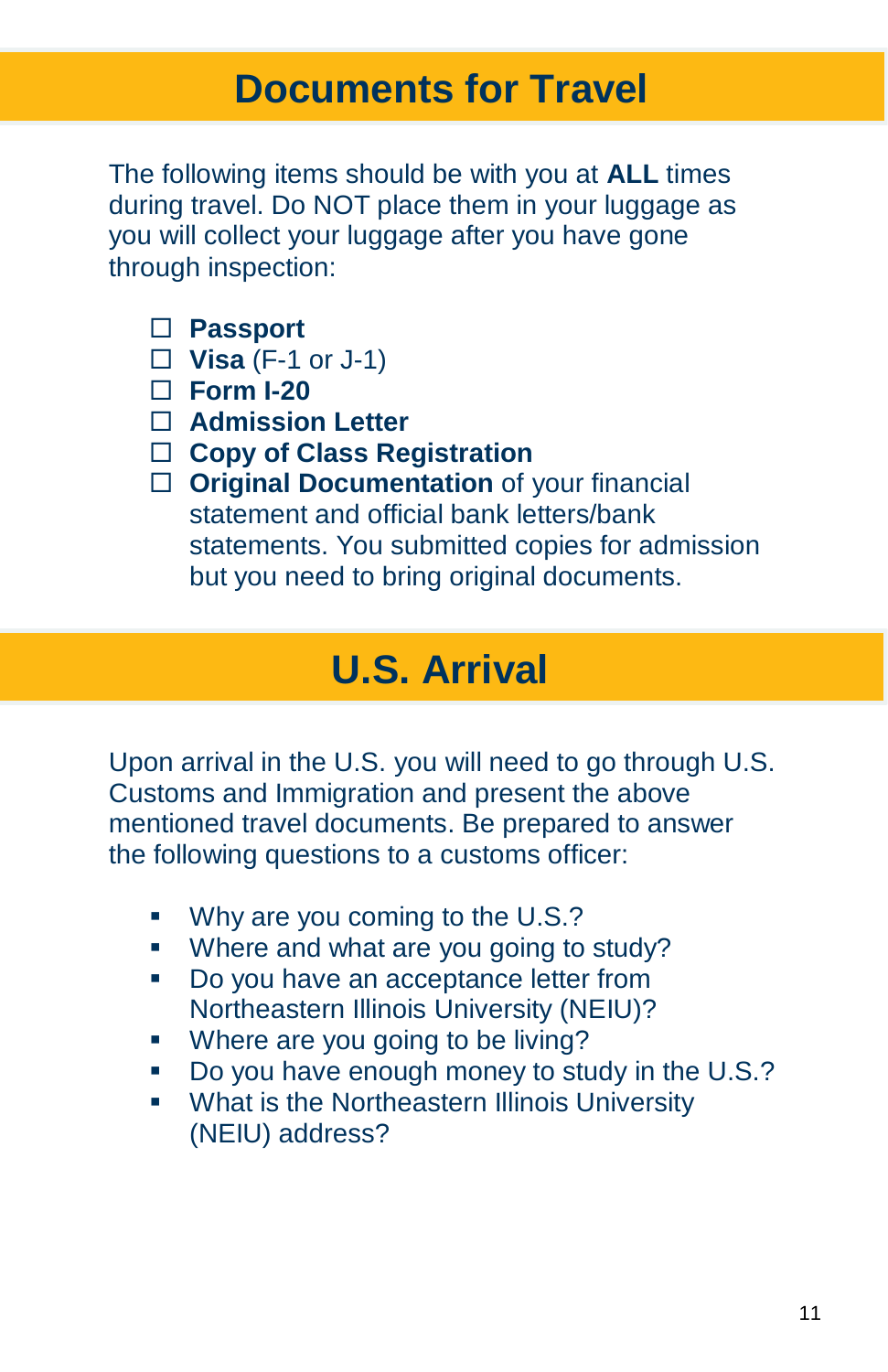# **Getting to Campus**

### **Airports**

There are two airports in Chicago, O'Hare International Airport (ORD) and Chicago Midway International Airport (MDW). We recommend arriving at O'Hare International Airport (ORD) as it is the closest airport to campus. It is located approximately 15 kilometers from NEIU and is around a 20-30 minute car trip.

### **Transportation**

Transportation options in Chicago include taxi services, ride sharing with [Uber](https://www.uber.com/ride/) and [Lyft,](https://www.lyft.com/rider) and public transportation. A taxi can be around \$35-\$58 USD depending on traffic conditions. Taxi stands are available at the lower level of each terminal. Requesting a taxi ride at a Taxi Stand ensures you have a licensed driver.

An Uber to campus is about \$25-\$35 USD. Uber and Lyft are two ride-sharing services that require internet access for ride requests. Unlimited free Wi-Fi internet access is available throughout all terminals at O'Hare International Airport and is offered both before and after security.

You will need to notify International Programs of your arrival.

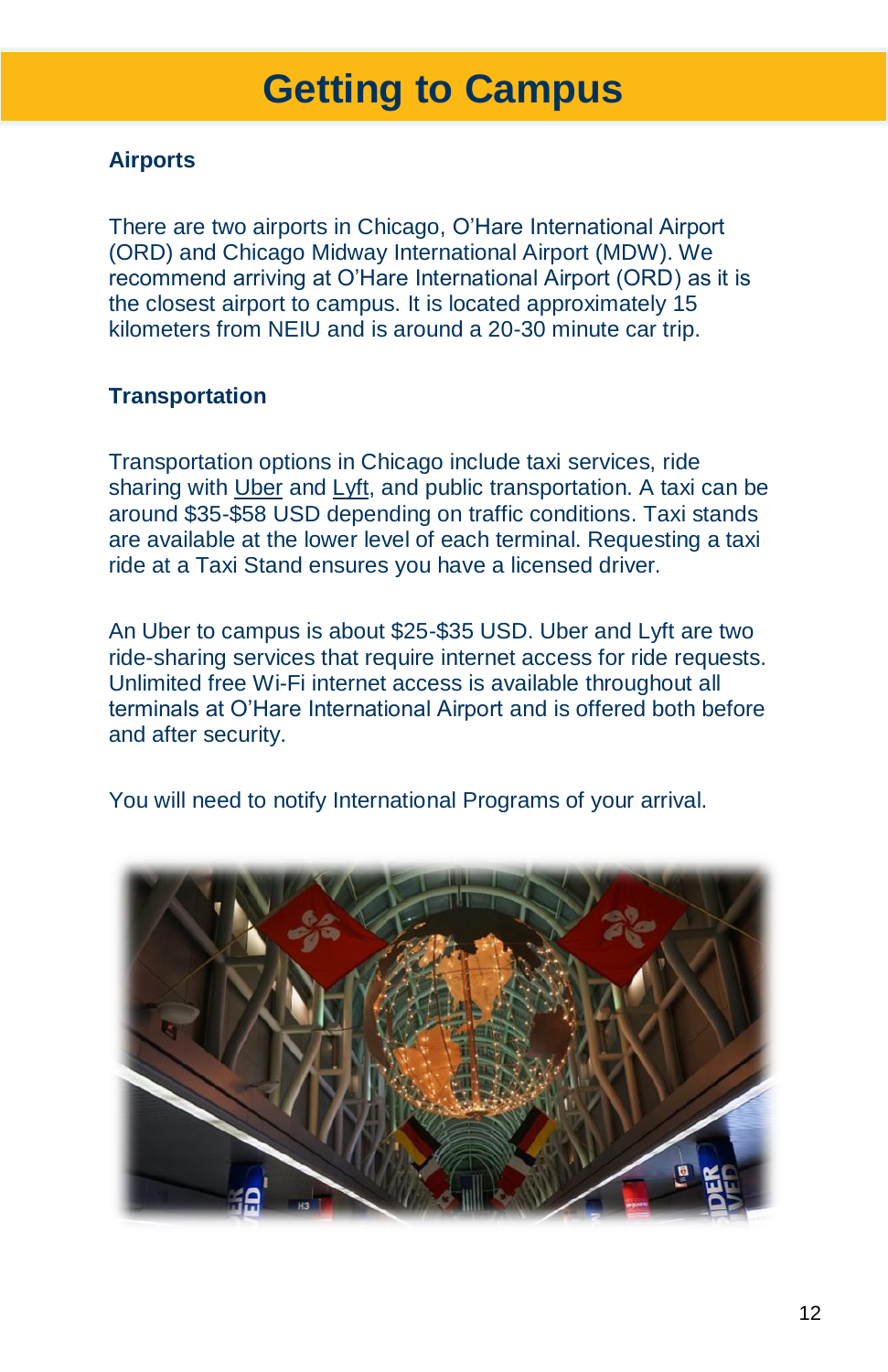# **Campus Map**

Northeastern Illinois University (NEIU) has three campuses, Main Campus, El Centro, and Carruthers Center for Inner City Studies. The **[map](https://www.neiu.edu/about/campus-map-and-directions)** below is your guide to the Main Campus which is where most classes are held and where International Programs is located.

The Nest is conveniently located near the library on main campus. International Programs is located near LOT A on the lower level of Lech Walesa Hall (LWH).

The address for main campus is the following: **5500 N. Saint Louis Ave. Chicago, IL 60625.**

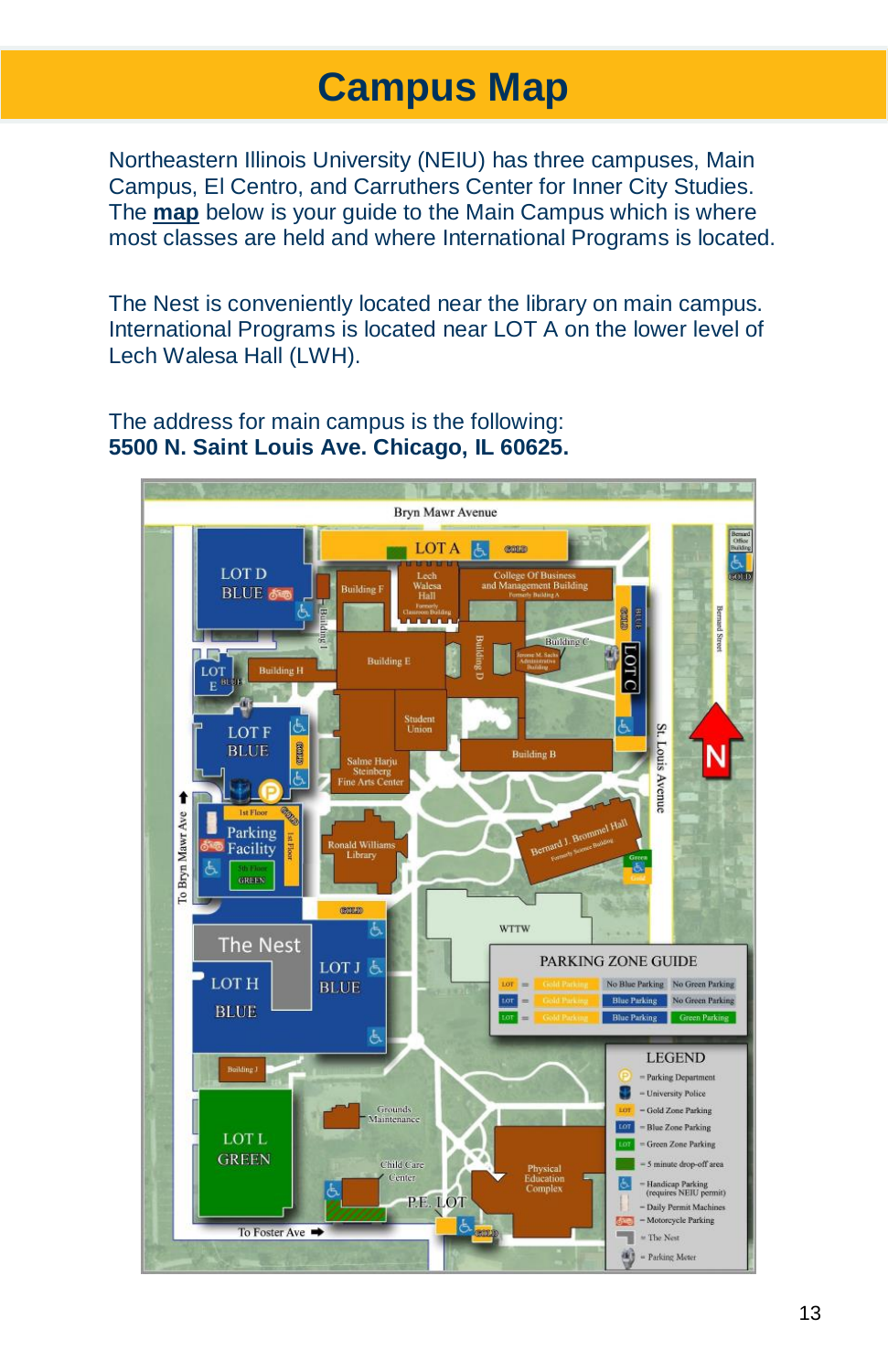# **Office of Student Leadership Development**

Part of the college experience in the U.S. involves student life or student activities. These activities can include anything from swimming, boxing, religious organization of your choice, or even a fraternity or sorority. The Office of Student Leadership Development (SLD) oversees student organizations on campus and you participate in leadership opportunities throughout the semester. One of the activities to be on the lookout for is Alternative Spring Break.

The Office of Student Leadership Development (SLD) is located in the Angelina Pedroso Center for Diversity and Intercultural Affairs (Office B-159). You can visit them Monday-Friday from 9am-5pm\* or you can email them at [sld@neiu.edu.](mailto:sld@neiu.edu) For a list of daily on campus events, visit the Collegiate Link and login with your NEIUport information:

#### [neiu.campuslabs.com](neiu.campuslabs.como)

# **Events and Activities**

Besides on campus activities, you have access to Chicago-area events that occur throughout the year! Your university student U-Pass (pass for public transportation) is your access to City of Chicago events. With your student ID, you can request student pricing where available\*. Below are some annual events you can checkout:

Spring Semester: Chicago Chinese New Year Parade, Chicago Auto Show, Chicago Underground Film Festival, St. Patrick's Day.

Summer Semester: Fireworks at Navy Pier, Millennium Park Summer Music Series, Chicago Gay Pride Parade, Taste of Chicago, Lollapalooza, Chicago Air & Water Show.

Fall Semester: Chicago Jazz Festival, Chicago Marathon, Halloween, Chicago International Film Festival, Thanksgiving, Christ Kinkel market, Zoo lights, Ice Skating at Millennium Park.